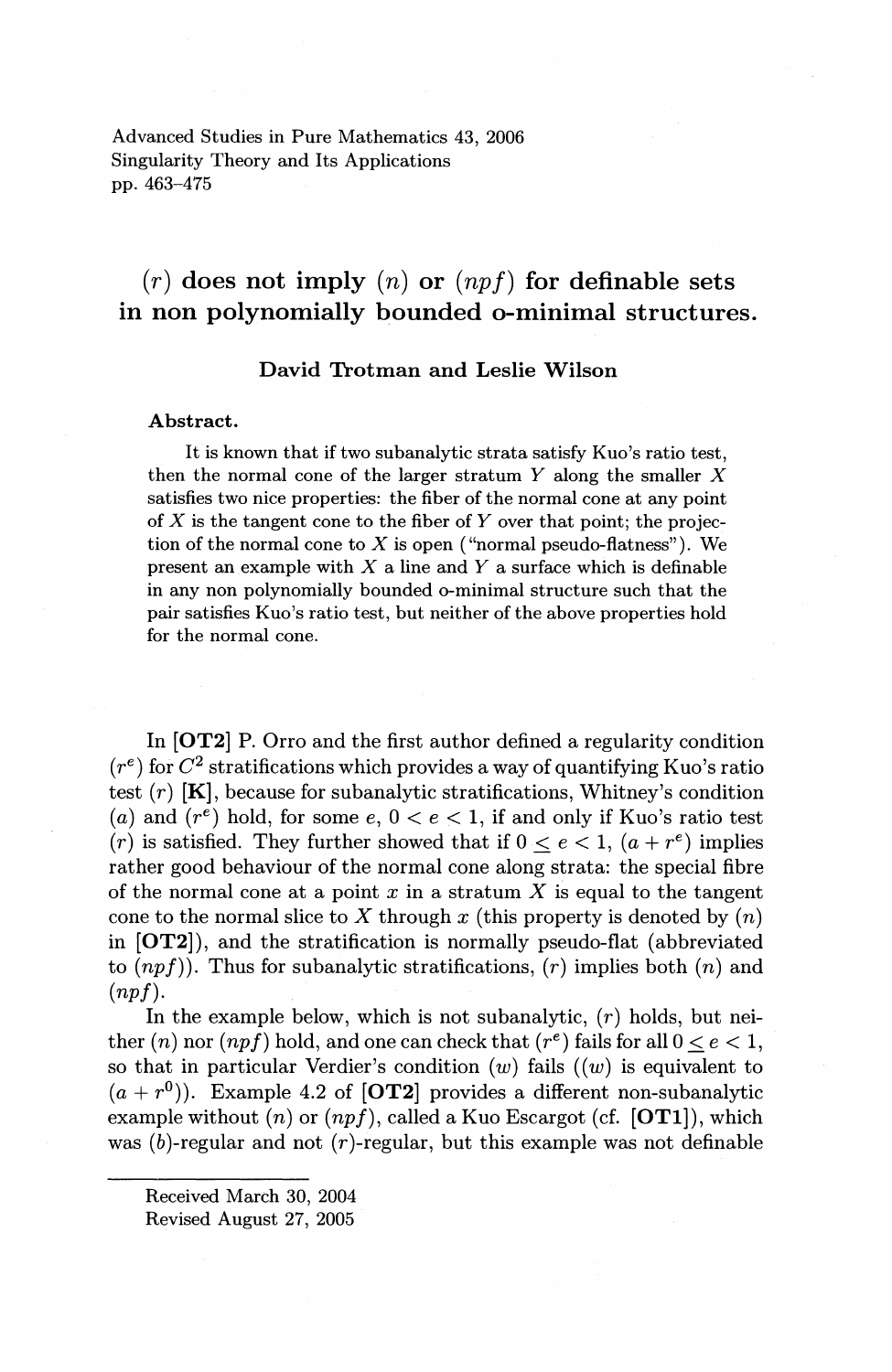in any o-minimal structure, due to spiralling. The example below is loganalytic, so is definable in the o-minimal structure  $R_{ern,an}$ , but it is not definable in any polynomially bounded o-minimal structure, by Miller's dichotomy [M] stating that an o-minimal structure is not polynomially bounded if and only if it possesses the exponential function as a definable function. By the same dichotomy, our example is definable in *every*  o-minimal structure which is not polynomially bounded.

It is straightforward to show that  $(r)$  implies  $(r^e)$  for some  $e, 0 < e <$ 1, for stratified sets whose strata are definable in a polynomially bounded o-minimal structure, as the proof of the implication in **[OT2]** uses only curve selection and the Lojasiewicz inequality (see **[DM] or [V]).** 

One can check easily that  $(r_{\text{cod } 1})$  fails for our example showing that  $(r)$  does not imply  $(r^*)$  for definable sets in non polynomially bounded o-minimal structures. The proof in  $\text{[NT]}$  that (r) implies (r<sup>\*</sup>) for subanalytic strata presumably works for polynomially bounded o-minimal structures (but it would be good to have a complete proof of this).

One can also check that  $(b)$  holds for the example, showing that  $(b)$ does not imply  $(b^*)$  along a stratum X for definable sets in non polynomially bounded o-minimal structures, even when  $\dim X = 1$ . Recall from **[NT]** that (b) implies (b<sup>\*</sup>) for subanalytic strata if dim  $X = 1$ because then  $(r)$  and  $(b)$  are equivalent, by  $[K]$ .

Presumably, for definable sets in polynomially bounded o-minimal structures,  $(r)$  implies  $(b)$ , and  $(b)$  implies  $(r)$  if dim  $X = 1$ , so that then (b) would imply  $(b^*)$  if dim  $X=1$ .

In the example below the density is actually constant along the small stratum, so in particular it is continuous. In 2000, G. Comte [C] has shown continuity of the density along strata of any (r)-regular subanalytic stratification (hence along 1-dimensional strata of any (b) regular subanalytic stratification). In 2003 G. Valette found a different proof of this result **[V]** with a strengthened conclusion and has very recently (2003) announced an extension to any (b)-regular subanaiytic stratification.

Are these results about the density true for definable sets in any o-minimal structure ?

**Definitions.** Below *k* will denote an integer greater than or equal to 2. Let *S* be a closed stratified subset of  $\mathbb{R}^n$ , whose strata are differentiable submanifolds of class  $C^k$ . For each stratum X of S denote by  $C_X S$  the normal cone of S along X, that is the restriction to X of the closure of the set  $\{(x, \mu(x\pi(x))): x \in S - X\} \subset \mathbb{R}^n \times S^{n-1}$ , where  $\pi$  is the local canonical projection onto X,  $\mu(x)$  is the unit vector  $\frac{x}{\|x\|}$ , and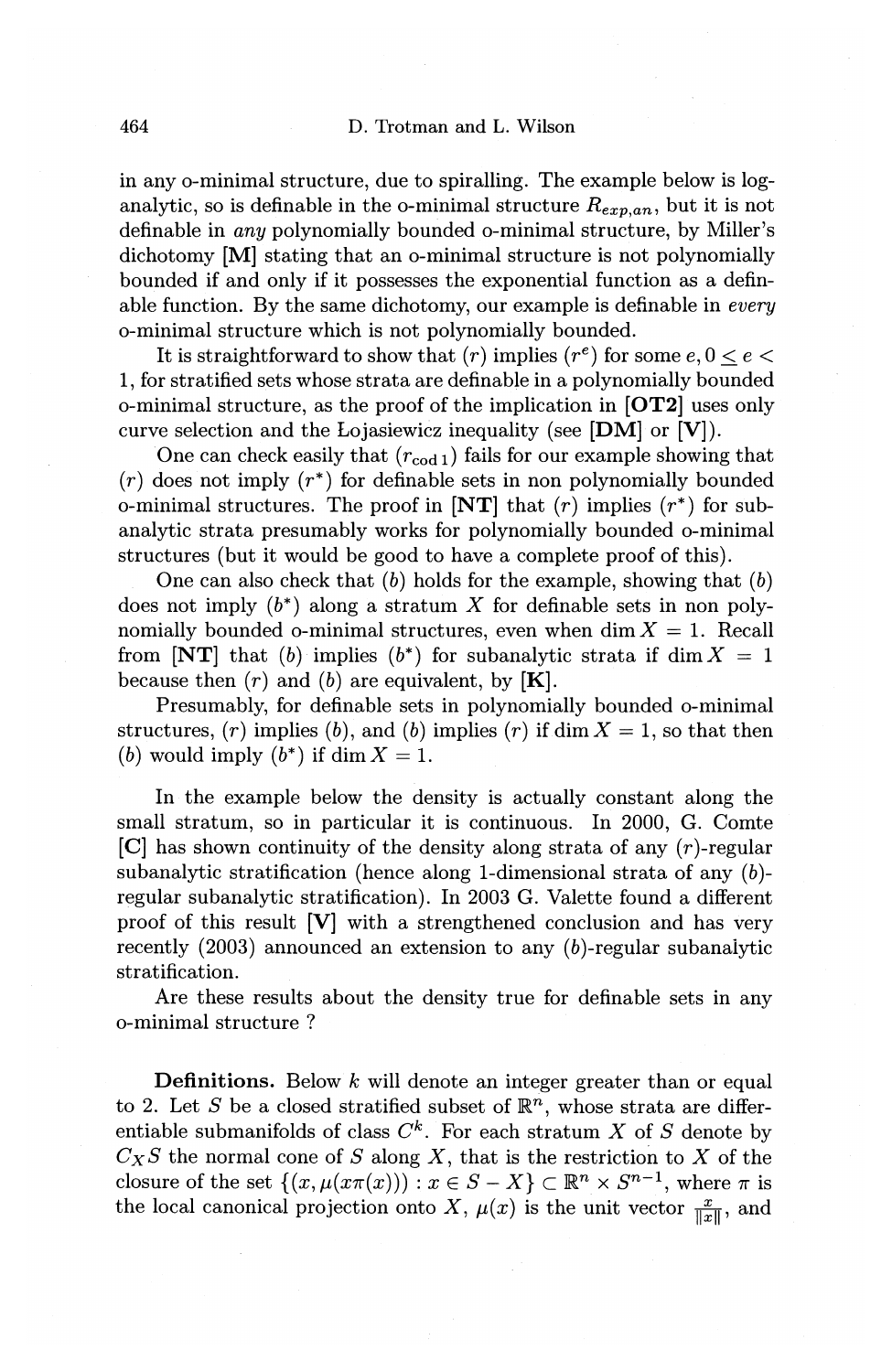here and throughout the paper pq denotes the vector  $q-p$ . In fact  $C_X S$ is the union of the normal cones  $C_X Y_i$ , where  $\{Y_i\}$  are the strata of S whose closures contain X.

**Condition** (n): The fibre  $(C_X S)_x$  of  $C_X S$  at a point *x* of *X* is the tangent cone  $C_x(S_x)$  to the fibre  $S_x = S \cap \pi^{-1}(x)$  of *S* at *x*, for every stratum *X* of *S.* 

**Normal pseudo-flatness**  $(npf)$ : The projection  $p: C_X S \to X$  is open for every stratum  $X$  of  $S$ .

When a stratification satisfies two conditions, for example Whitney (a)-regularity and (n)-regularity, we say it is  $(a+n)$ -regular. Subanalytic stratifications satisfying  $(a+n)$  or  $(npf)$  have a normal cone with good behaviour from the point of view of the dimension of its fibres. In fact they satisfy the condition

$$
\dim(C_X S)_x \le \dim S - \dim X - 1. \tag{*}
$$

This is obvious for  $(a+n)$ , while for  $(npf)$  it follows from  $(5.1.i'')$ of **[OT2].** For differentiable stratifications one first needs to be able to define the dimension.

Despite this limitation, the tangent cone  $C_x(S_x)$  to the fibre  $S_x =$  $S \cap \pi^{-1}(x)$  (hence the fibre  $(C_X S)_x$  of the normal cone, assuming  $(n)$ ) can be quite arbitrary: recent work of Ferrarotti, Fortuna and Wilson show that every closed semi-algebraic cone of codimension  $\geq 1$  is realised as the tangent cone at a point of a certain real algebraic variety **[FFW],**  while Kwiecinski and Trotman showed that *every* closed cone is realised as the tangent cone at an isolated singularity of a certain  $C^{\infty}(b)$ -regular stratified espace **[KT].** 

Hironaka showed in **[H]** that a Whitney stratification (i.e. (b) regular) of an analytic set (real or complex) is normally pseudo-flat along each stratum. J.-P. Henry et M. Merle **[HM2]** obtained (n) with *S* replaced by  $X \cup Y$  when X and Y are two adjacent strata of a subanalytic Whitney stratification of  $X \cup Y$ .

Every  $C^2$  (w)-regular stratification satisfies automatically (a) and  $(r^e)$ , i.e.  $(a + r^e)$ . For subanalytic strata the combination  $(a + r^e)$ is equivalent to the ratio test  $(r)$  introduced by T.-C. Kuo in 1971, which implies Whitney's condition (b)  $[K]$ ; since  $[T]$  we know that  $(r)$ is strictly weaker than  $(w)$  in the semialgebraic case, and there even exist real algebraic examples **[BT]**. The equivalence of  $(b)$ ,  $(r)$  and  $(w)$ for complex analytic stratifications was completed by Teissier in 1982 **([Te2], [HMl]).**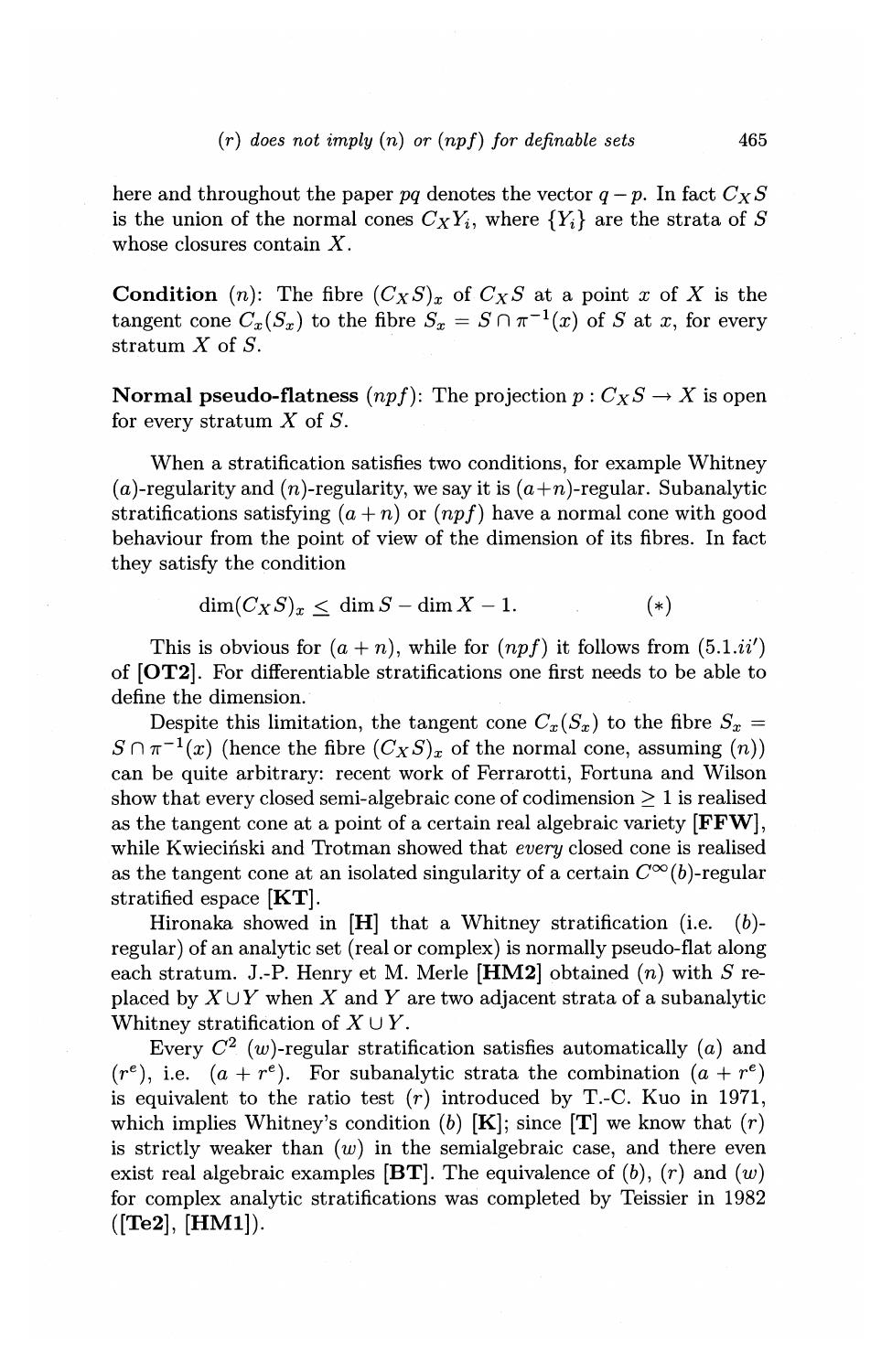In **[OT2]** it is proved that every  $(a + r^e)$ -regular stratification is normally pseudoflat and satisfies condition  $(n)$ . Hence for  $(r)$ -regular stratifications which are definable in a polynomially bounded o-minimal structure, *(n)* and *(npf)* hold.

We recall the definitions of the conditions  $(a)$  and  $(b)$  of Whitney,  $(r)$  of Kuo  $[K]$ , and  $(w)$  of Kuo-Verdier  $[Ve]$ .

Let X and Y be two submanifolds of  $\mathbb{R}^n$  such that  $X \subset \overline{Y}$ , and let  $\pi$  be the local projection onto X. Following Hironaka [H], denote by  $\alpha_{Y,X}(y)$  the distance of  $T_yY$  to  $T_{\pi(y)}X$ , which is

$$
\alpha_{Y,X}(y) = \max\{< \mu(u), \mu(v) > : u \in N_y Y - \{0\}, v \in T_{\pi(y)} X\},
$$

and by  $\beta_{Y,X}(y)$  the distance of  $y\pi(y)$  to  $T_yY$  expressed as

$$
\beta_{Y,X}(y) = \max\{< \mu(u), \mu(y\pi(y))\} > : u \in N_y Y - \{0\}\},
$$

where  $\lt,$  > is the scalar product on  $\mathbb{R}^n$ .

For  $v \in \mathbb{R}^n$ , the distance of the vector *v* to a plane B is

$$
\eta(v, B) = \sup\{ < v, n > : n \in B^{\perp}, \|n\| = 1\}.
$$

Set

$$
d(A, B) = \sup \{ \eta(v, B) : v \in A, ||v|| = 1 \},\
$$

so that in particular

$$
\alpha_{Y,X}(y) = d(T_{\pi(y)}X, T_yY).
$$

Set also

$$
R_{Y,X}(y) = \frac{\|y\| \alpha_{Y,X}(y)}{\|y\pi(y)\|} \quad \text{and} \quad W_{Y,X}(y,x) = \frac{d(T_x X, T_y Y)}{\|y x\|}.
$$

**Definition.** The pair of strata  $(X, Y)$  satisfies, at  $0 \in X$ : condition  $(a)$  if, for  $y$  in  $Y$ ,

$$
\lim_{y \to 0} \alpha_{Y,X}(y) = 0,
$$

condition  $(b^{\pi})$  if, for *y* in *Y*,

$$
\lim_{y\to 0}\beta_{Y,X}(y)=0,
$$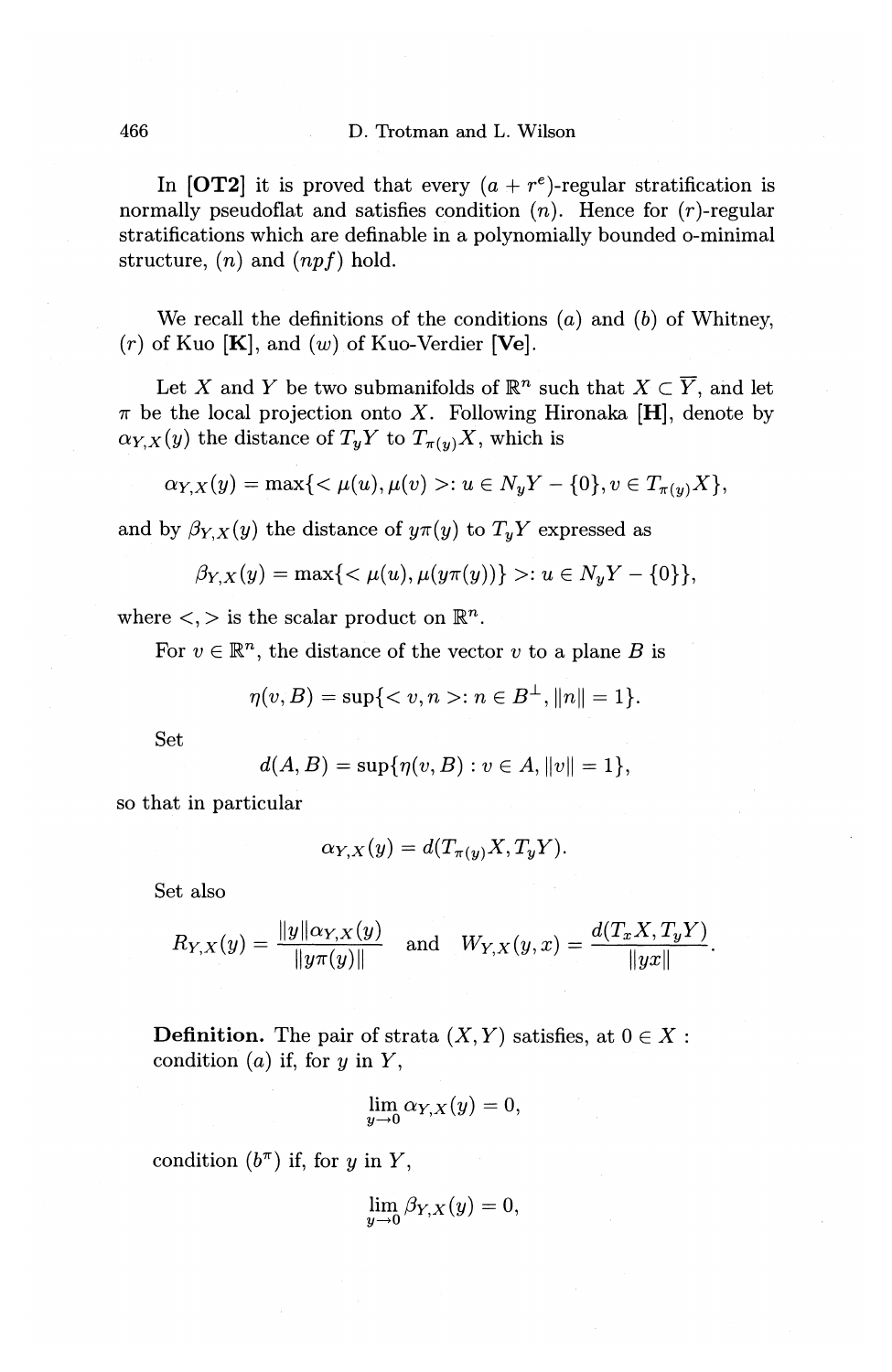condition (b) if, for  $y$  in  $Y$ ,

$$
\lim_{y \to 0} \alpha_{Y,X}(y) = \lim_{y \to 0} \beta_{Y,X}(y) = 0,
$$

condition  $(r)$  if, for y in Y,

$$
\lim_{y\to 0}R_{Y,X}(y)=0,
$$

condition  $(w)$  if, for y in Y and x in X,  $W_{Y,X}(y,x)$  is bounded near 0.

In **[OT2]** P. Orro and the first author introduced the following condition of Kuo-Verdier type.

**Definition.** Let  $e \in [0, 1)$ . One says that  $(X, Y)$  satisfies condition  $(r^e)$  at  $0 \in X$  if, for  $y \in Y$ , the quantity  $R_e(y) = \frac{\|\pi(y)\|^{\kappa} \alpha_{Y,X}(y)}{\|y\pi(y)\|}$  is bounded near 0.

This condition is a  $C^2$  diffeomorphism invariant. It is Verdier's condition  $(w)$  when  $e = 0$ , hence  $(w)$  implies  $(r<sup>e</sup>)$  for all  $e \in [0, 1)$ . But, unlike  $(w)$ , condition  $(r^e)$  when  $e > 0$  does not imply condition  $(a)$ : a counter-example which is a semi-algebraic surface can be obtained by pinching a half-plane  $\{z \geq 0, y = 0\}$  of  $\mathbb{R}^3$ , with boundary the axis  $\overline{Ox} = \overline{X}$ , in a cuspidal region  $\Gamma = \{x^2 + y^2 \leq z^p\}$ , where p is an odd integer such that  $p > \frac{2}{e}$ , such that in  $\Gamma$  there are sequences tending to 0 for which condition (a) fails. Such an example will be  $(r<sup>e</sup>)$ -regular.

**Theorem[OT2].** *Every*  $(a+r^e)$ -regular stratification is normally *pseudo-flat and satisfies condition* ( *n).* 

**Corollary.** *For (r)-regular stratifications which are definable in a polynomially bounded a-minimal structure, (n) and (npf) hold.* 

Now we recall the definition of  $E^*$ -regularity for  $E$  an equisingularity condition, as in **[OTl].** This notion came from the discussion of B. Teissier in his 1974 Arcata lectures **[Tel].** Teissier stated that one requirement for an equisingularity condition to be "good" is that it be preserved after intersection with generic linear spaces containing a given linear stratum. Various equisingularity conditions have been shown to have this property, notably Whitney (b)-regularity for complex analytic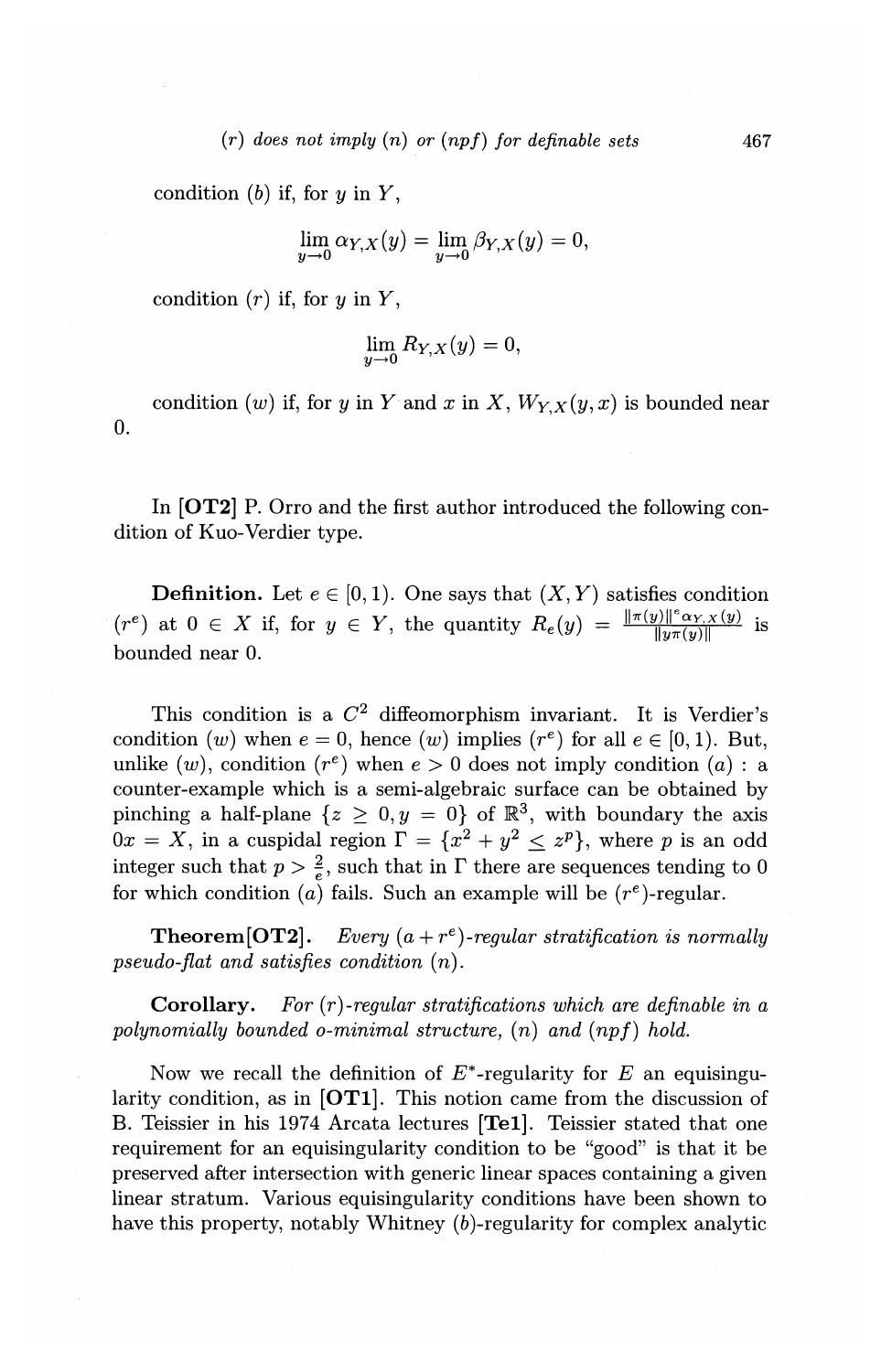468 D. Trotman and L. Wilson

stratifications **([Te2], [HMl]),** and Kuo's ratio test (r) and Verdier's condition  $(w)$  for subanalytic stratifications  $[NT]$ .

**Definition.** Let *M* be a  $C^2$ -manifold. Let *X* be a  $C^2$ -submanifold of M and  $x \in X$ . Let Y be a  $C^2$ -submanifold of M such that  $x \in \overline{Y}$ , and  $X \cap Y = \emptyset$ . Let E denote an equisingularity condition (examples: Whitney (b),  $(r)$ ,  $(w)$ ). Then  $(X, Y)$  is said to be  $E_{\text{cod }k}$ -regular at x  $(0 < k < \text{cod } X)$  if there is an open dense subset  $U^k$  of the Grassmann manifold of codimension k subspaces of  $T_xM$  containing  $T_xX$  such that if W is a  $C^2$  submanifold of M with  $X \subset W$  near x, and  $T_x W \in U^k$ , then *W* is transverse to *Y* near *x*, and  $(X, Y \cap W)$  is *E*-regular at *x*.

**Definition.**  $(X, Y)$  is said to be  $E^*$ -regular at *x* if  $(X, Y)$  is  $E_{\text{cod }k}$ regular for all  $k, 0 < k < \text{cod } X$ .

**Theorem[NT].** *For subanalytic stratifications,* (r) *implies* (r\*) and  $(w)$  *implies*  $(w^*)$ .

**Corollary.** *For subanalytic* (b) *··regular stratifications,* ( b\*) *holds over every !-dimensional stratum.* 

In the log-analytic example below,  $(r)$  and  $(b)$  hold, but  $(r^*)$  and  $(b^*)$  fail.

#### **Example.**

In  $\mathbb{R}^3$  consider the graph *Y* of the function  $f(x, z)$ , for  $z > 0$ , and  $x$  and  $z$  small, where

$$
y = f(x, z) = z - \frac{z}{\ln z} \ln(x + \sqrt{x^2 + z^2}).
$$

Note that  $\lim_{z\to 0} f(x, z) = 0$ .

Then let *X* be the *x*-axis, so that  $X \subset \overline{Y}$ , and *X* and *Y* are disjoint  $C^{\infty}$  submanifolds of **R**<sup>3</sup>. We consider the closed stratified set *S* with just 2 strata  $(X, Y)$ .

**Remark 1.**  $f(x, z) = -f(-x, z)$ , *i.e. f is an odd function of x. Proof.* 

$$
f(x, z) + f(-x, z) = 2z - \frac{z}{\ln z} [\ln(x + \sqrt{x^2 + z^2}) + \ln(-x + \sqrt{x^2 + z^2})]
$$
  
=  $2z - \frac{z}{\ln z} [\ln(x^2 + z^2 - x^2)] = 2z - \frac{z \cdot 2 \ln z}{\ln z} = 0.$   
Q.E.D.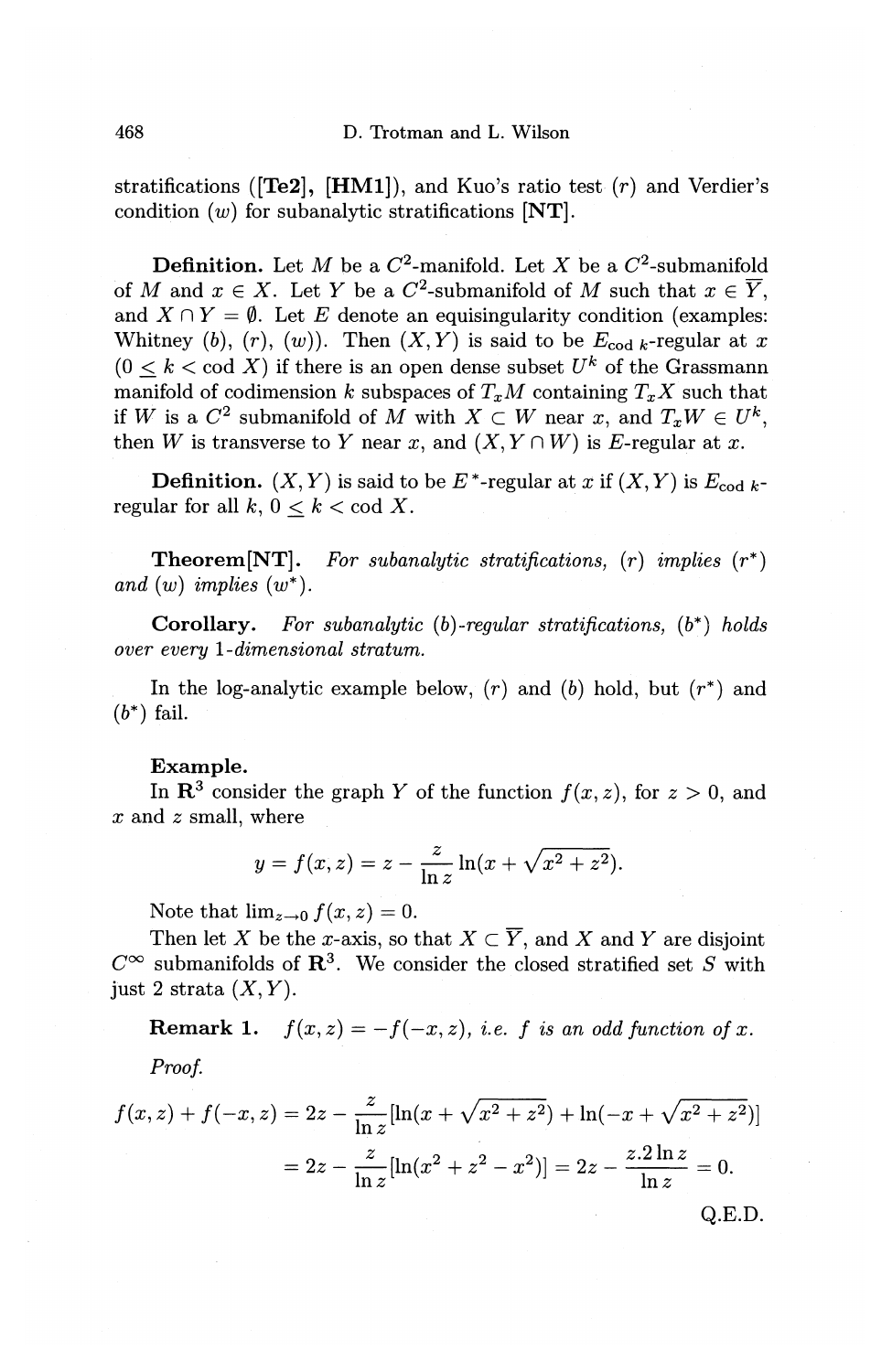**Remark 2.**  $X \subset \overline{Y}$ , because  $\lim_{z \to 0} f(x, z) = 0$ .

Proof. Obviously

$$
\lim_{z \to 0} z = 0, \text{ and } \lim_{z \to 0} \frac{1}{\ln z} = 0.
$$

If  $x > c > 0$ , then  $|\ln(x + \sqrt{x^2 + z^2})| < |\ln(2c)|$ , so that

$$
\lim_{z \to 0} z \, \ln(x + \sqrt{x^2 + z^2}) = 0.
$$

By remark 1 we do not need to study the case of  $x < 0$ . If both  $x$  and  $z$  tend to 0, consider the cases: (i)  $\frac{|z|}{|x|} \to 0$ . Then

$$
|z \ln(x + \sqrt{x^2 + z^2})| < |z \ln(2x)| < |x \ln(2x)| \to 0 \quad \text{as} \quad x \to 0.
$$
\n(ii)  $\frac{|x|}{|z|}$  is bounded. Then

\n
$$
|z \ln(x + \sqrt{x^2 + z^2})| \equiv |z \ln z| \to 0 \quad \text{as} \quad x \to 0.
$$

$$
|z \ln(x + \sqrt{x^2 + z^2})| \equiv |z \ln z| \to 0 \quad \text{as} \quad x \to 0.
$$

We prove below that the following five properties hold :

**(1)** *(n)* **and** *(npf)* **fail at** (0, 0, 0).

- **(2)** (r) **holds.**
- **(3)** (b) **holds.**
- **(4)** (b\*) **and** (r\*) **fail at** (0,0,0).
- **(5) The density of** Sis **constant along** X.

**Property 1.** (*n*) and  $(npf)$  fail at  $(0, 0, 0)$ .

*Proof.* We will show that the limits of secants from  $(x, 0, 0)$  to  $(x, f(x, z), z)$  as  $(x, z)$  tends to  $(x<sub>0</sub>, 0)$  are the straight lines which in the  $(y, z)$ -plane have equations

$$
y = z \quad \text{if} \quad x_0 > 0
$$
  

$$
y = \sigma z \text{ for all } \sigma \in [-1, 1] \quad \text{if} \quad x_0 = 0
$$
  

$$
y = -z \quad \text{if} \quad x_0 < 0.
$$
 (1.1)

However, for the secants from  $(0,0,0)$  to  $(0,f(0,z),z)$  as z tends to 0, the limiting secant is  $y = 0$ . Hence  $(n)$  fails (the tangent cone to

Q.E.D.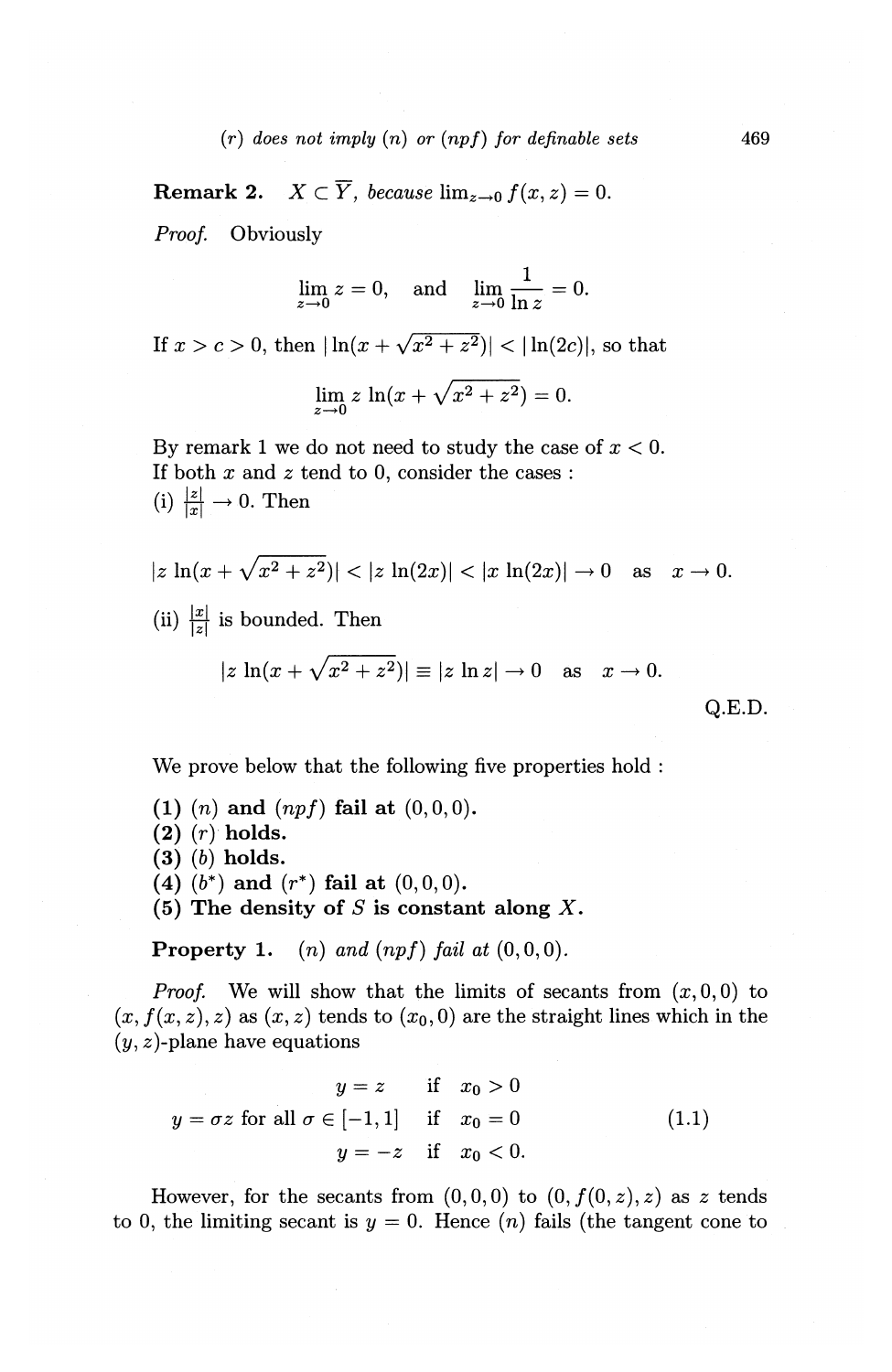$C_0(S_0)$  does not equal the fibre at 0 of the normal cone). Moreover  $(npf)$ fails since for  $x_0 \neq 0$  the fibre at  $x_0$  of the normal cone is 0-dimensional, while the fibre at 0 is 1-dimensional.

*Proof of (1.1).* First observe that, for all  $0 < z < 1$ , the secant from  $(0, 0, 0)$  to  $(0, f(0, z), z)$  has slope

$$
\frac{f(0,z)}{z}=1-\frac{\ln z}{\ln z}=0.
$$

Take  $x_0 > 0$  and let  $(x, z)$  tend to  $(x_0, 0)$ . The slope of the secant from  $(x, 0, 0)$  to  $(x, f(x, z), z)$  is

), z) is  

$$
\frac{f(x, z)}{z} = 1 - \frac{\ln(x + \sqrt{x^2 + z^2})}{\ln z}
$$

which tends to 1 as *z* tends to 0 and *x* tends to  $x_0$ .

By symmetry (Remark 1), when  $x_0 < 0$  the limiting slope is  $-1$ .

Now suppose  $(x, z)$  tends to  $(0, 0)$ .

By symmetry (Remark 1 again) it will be enough to study the case  $x > 0$  and to show that all the values  $\sigma \in [0, +1]$  are realised. So we must show that the limits of

$$
\frac{\ln(x + \sqrt{x^2 + z^2})}{\ln z}
$$

take all values in  $[0, 1]$  as x and z tend to 0 when  $x > 0$ .

First notice that if  $x < Cz$  for some positive constant  $C$ , then

$$
\lim_{x \to 0, z \to 0} \frac{\ln(x + \sqrt{x^2 + z^2})}{\ln z} = 1,
$$

because

$$
\ln(x+\sqrt{x^2+z^2}) = \ln z + \ln\left(\frac{x}{z}+\sqrt{\left(\frac{x}{z}\right)^2+1}\right),\,
$$

and the second term is bounded and non-negative.

So it remains to check that  $\ln(x+\sqrt{x^2+z^2})$  takes all values in [0, 1], when  $z = o(x)$ . Write

$$
\frac{\ln(x+\sqrt{x^2+z^2})}{\ln z}=\frac{\ln x}{\ln z}+\frac{\ln\left(1+\sqrt{1+\left(\frac{z}{x}\right)^2}\right)}{\ln z}.
$$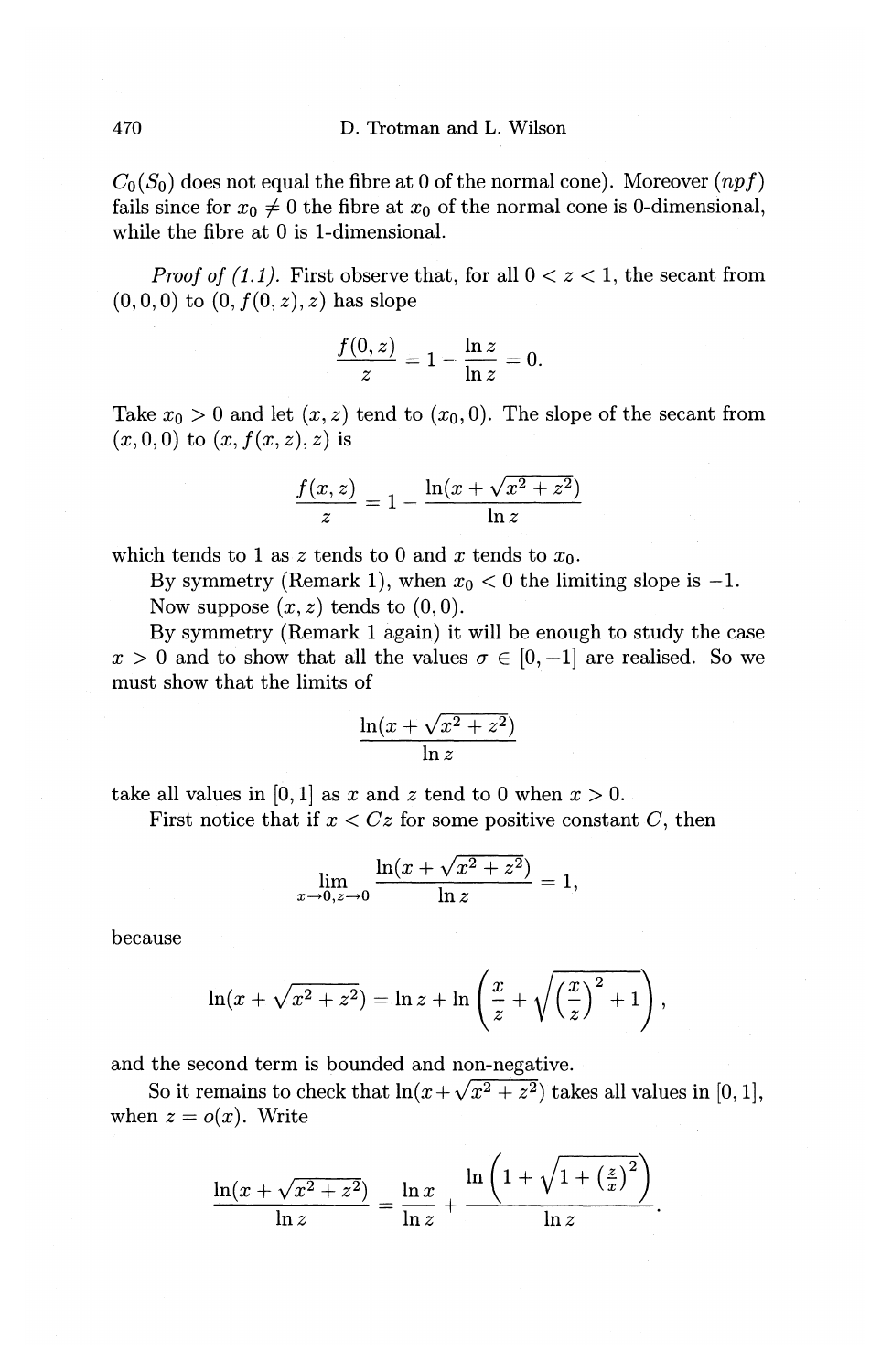The second term on the right has a bounded numerator so goes to 0 as  $(x, z)$  goes to  $(0, 0)$ . Because  $0 < z < x < 1$ , the first term on the right belongs to  $(0, 1)$ .

Let  $\alpha \in (0, 1)$ . On the curve  $x = z^{\alpha}$ ,

$$
\frac{\ln x}{\ln z} = \alpha,
$$

so that

$$
\lim \frac{\ln(x + \sqrt{x^2 + z^2})}{\ln z} = \alpha.
$$

On the curve  $x|\ln z| = +1$ ,

$$
\frac{\ln x}{\ln z} = x |\ln x|,
$$

with limit 0 as *x* tends to 0.

This completes the proof of (1.1), and hence the proof of Property 1.  $Q.E.D.$ 

**Property 2.** (r) *holds for the pair of strata*  $(X, Y)$  *at*  $(0, 0)$ *.* 

*Proof.* Recall that Kuo's ratio test  $(r)$  holds when

$$
\frac{|(x,y,z)|.d(T_{(x,0,0)}X,T_{(x,y,z)}Y)}{|(y,z)|}\to 0
$$

as  $(x, y, z)$  tends to  $(0, 0, 0)$  on *Y*. Now,

$$
d(T_{(x,0,0)}X,T_{(x,y,z)}Y)=\frac{\left|\frac{\partial f}{\partial x}\right|}{\left|\left(\frac{\partial f}{\partial x},-1,\frac{\partial f}{\partial z}\right)\right|}<\left|\frac{\partial f}{\partial x}\right|.
$$

And

$$
\frac{\left|\frac{\partial f}{\partial x}\right|.\left|(x,y,z)\right|}{\left|(y,z)\right|} \approx \frac{\left|\frac{\partial f}{\partial x}\right|}{|z|}.\sqrt{x^2 + z^2}
$$
\n
$$
= \frac{z}{|\ln z|}.\frac{1}{x + \sqrt{x^2 + z^2}}.\left(1 + \frac{x}{\sqrt{x^2 + z^2}}\right).\frac{\sqrt{x^2 + z^2}}{z}
$$
\n
$$
= \frac{1}{|\ln z|}
$$

which tends to 0 as *z* tends to 0.

We check directly that (a) holds. As above,  $d(T_{(x,0,0)}X, T_{(x,y,z)}Y)$  <  $\left|\frac{\partial f}{\partial x}\right|$ .

But  $\left|\frac{\partial f}{\partial x}\right| = \frac{|z|}{|\ln z|} \cdot \frac{1}{\sqrt{x^2+z^2}} < \frac{1}{|\ln z|}$ , which tends to 0 as *z* tends to 0, as required. Q.E.D.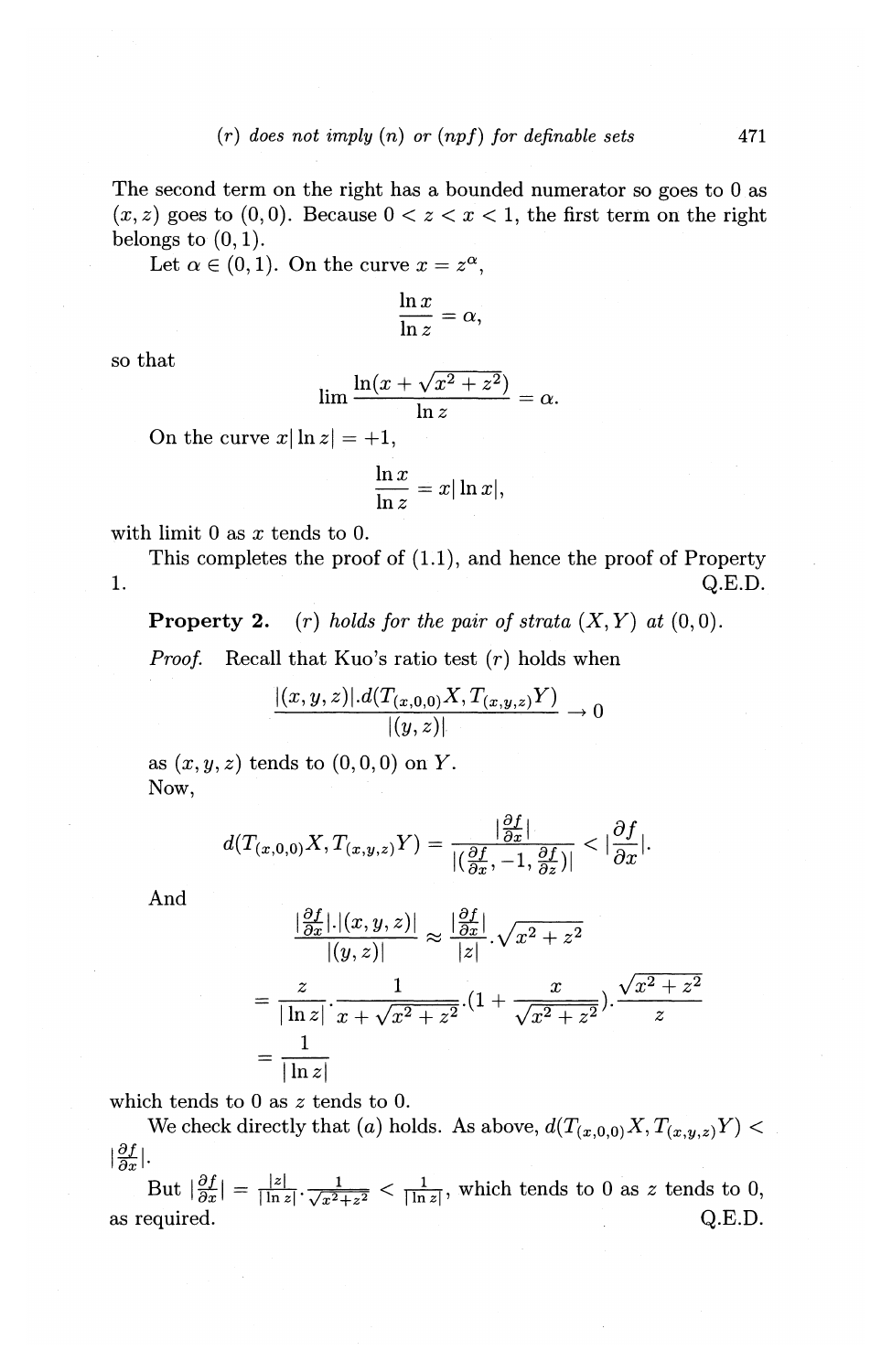## 472 D. Trotman and L. Wilson

Note that although  $(r)$  holds, this argument does not show that  $(r<sup>e</sup>)$  (of **[OT2]**) holds. In fact we know already, by the main theorem of **[OT2],** that *(re)* must fail, because *(a)* holds, while *(n)* and *(npf)* fail.

**Property 3.** *(b) holds for*  $(X, Y)$  *at*  $(0, 0, 0)$ .

*Proof.* We have just seen that (a) holds. Thus we need only prove that  $(b^{\pi})$  holds.

Again by remark 1, we need only treat the case  $x \geq 0$ . Suppose  $0 < z < 1$ , and  $0 \le x$ , for *x* small. Then  $x + \sqrt{x^2 + z^2} \ge z$ , so that

$$
0 < \frac{\ln(x + \sqrt{x^2 + z^2})}{\ln z} \le 1. \tag{*}
$$

Also

$$
0 < \frac{z^2}{x\sqrt{x^2 + z^2} + x^2 + z^2} \le 1. \tag{**}
$$

The zy slope of the secant line from  $(x, 0, 0)$  to  $(x, f(x, z), z)$  is

$$
\frac{f(x,z)}{z}=1-\frac{\ln(x+\sqrt{x^2+z^2})}{\ln z}.
$$

The zy slope of the tangent in the z direction on *Y* is

$$
\frac{\partial f}{\partial z}(x,z) = 1 - \frac{\ln(x + \sqrt{x^2 + z^2})}{\ln z} - z \frac{\partial}{\partial z} \left( \frac{\ln(x + \sqrt{x^2 + z^2})}{\ln z} \right).
$$

To prove that Whitney  $(b^{\pi})$  holds at  $(0, 0, 0)$  we must show that

$$
\lim_{(x,z)\to(0,0)}\left(z\frac{\partial}{\partial z}\left(\frac{\ln(x+\sqrt{x^2+z^2})}{\ln z}\right)\right)=0.
$$

But

$$
z\frac{\partial}{\partial z}\left(\frac{\ln(x+\sqrt{x^2+z^2})}{\ln z}\right)
$$
  
= 
$$
\frac{1}{\ln z}\left(\frac{z^2}{x\sqrt{x^2+z^2+x^2+z^2}}-\frac{\ln(x+\sqrt{x^2+z^2})}{\ln z}\right),
$$

which tends to 0 as  $z$  tends to 0 for  $x$  small, by  $(*)$  and  $(**)$ . This implies that  $(b^{\pi})$  holds, and hence that (b) holds for  $(Y, X)$  on a neighbourhood of  $(0, 0, 0)$  in X. Q.E.D.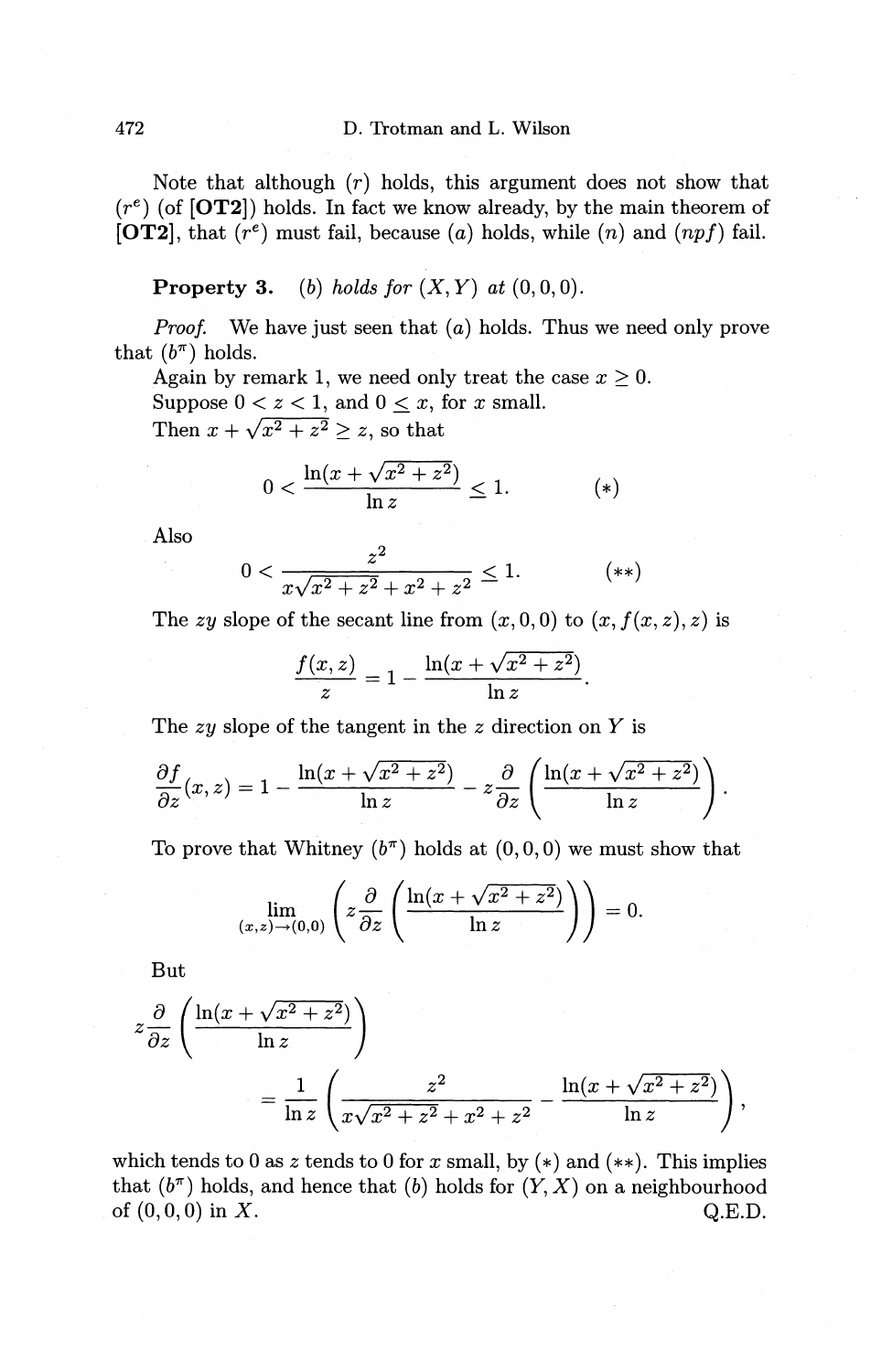#### $(r)$  does not imply  $(n)$  or  $(npf)$  for definable sets  $473$

**Property 4.**  $(b^*)$  *and*  $(r^*)$  *fail at*  $(0,0,0)$ .

*Proof.* We intersect *Y* with planes  $\{y = az, -1 < a < 1\}$  to obtain

$$
(1-a)z = \frac{z}{\ln z} \ln(x + \sqrt{x^2 + z^2}),
$$

which becomes

$$
z^{1-a} = x + \sqrt{x^2 + z^2}.
$$

Squaring, we get  $x^2 + z^2 = z^{2-2a} - 2xz^{1-a} + x^2$  which simplifies to

$$
x = \frac{z^{1-a} - z^{1+a}}{2}.
$$

This curve in the xz-plane passes through  $(0, 0)$  if  $-1 < a < 1$ , showing that  $(b^*)$  and  $(r^*)$  fail to hold, since  $Y \cap \{y = az\}$  contains curves passing through  $(0, 0, 0)$ , and so  $(X, Y \cap \{y = az\})$  cannot be (b)-regular, because (a) fails for  $(X, Y \cap {y = az})$ , and hence  $(X, Y)$  is not  $(b_{\text{cod } 1})$ -regular and  $(b^*)$  fails, implying that  $(r^*)$  fails also. Q.E.D.

**Property** 5. *The density of* S *is constant along* X.

*Proof.* We show first that the tangent cone to  $S$  at  $(0, 0, 0)$  is the half-plane  $\{y = 0, z > 0\}.$ 

Each definable curve on Y which passes through  $(0, 0, 0)$  and which is not tangent to X has a projection to the  $(x, z)$ -plane tangent to some line  $x = cz$ , where c is a nonzero constant. On such a curve,

$$
y = z \left( 1 - \frac{\ln(cz + o(z) + \sqrt{c^2 z^2 + 2cz.o(z) + o(z^2) + z^2})}{\ln z} \right)
$$
  
= 
$$
\frac{z \ln(c + o(1) + \sqrt{c^2 + 2c.o(1) + 1})}{\ln z} = o(z).
$$

Hence such a curve on Y is tangent to  $\{y = 0\}$ .

Now consider a curve whose projection to the  $(x, z)$ -plane is tangent to the x-axis, so of the form  $(x, y(x, z), z(x))$  where  $z = o(x)$ . Then

$$
y = z \left( 1 - \frac{\ln(x + \sqrt{x^2 + z^2})}{\ln z} \right)
$$

$$
= O(z) = o(x),
$$

so that again the curve itself is tangent to the x-axis. It follows that the tangent cone to *S* at  $(0, 0, 0)$  is  $\{y = 0, z \ge 0\}.$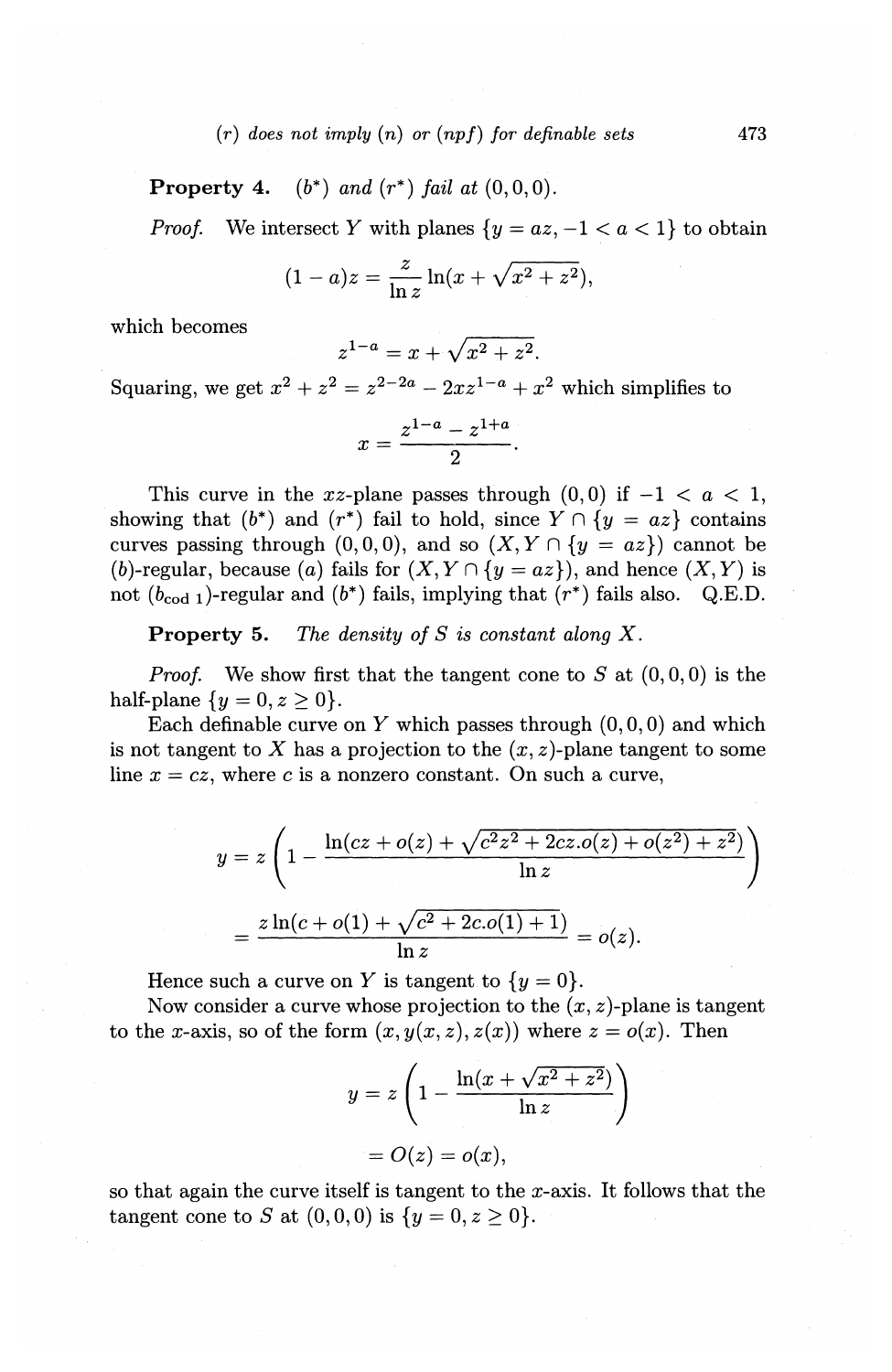It is easy to see that the tangent cone at  $(x_0, 0, 0)$  equals  $\{y = z\}$  if  $x_0 > 0$  and equals  $\{y = -z\}$  if  $x_0 < 0$ .

It follows that the density of *S* at points of the x-axis has the constant value  $1/2$ . Q.E.D.

#### References

- [BT] H. Brodersen and D. Trotman, Whitney (b)-regularity is strictly weaker than Kuo's ratio test for real algebraic stratifications, Math. Scand., 45 (1979), 27-34.
- [C] G. Comte, Equisingularité réelle : nombres de Lelong et images polaires, Ann. Sci. Ecole Norm. Sup., Paris (4), 33 (2000), 757-788.
- [DM] L. van den Dries and C. Miller, Geometric categories and o-minimal structures, Duke Math. Journal, 84 (1996), 497-540.
- [D] L. van den Dries, Tame Topology and 0-minimal structures, Cambridge University Press, London Mathematical Society Lecture Note Series, 248 (1998).
- [FFW] M. Ferrarotti, E. Fortuna and L. Wilson, Real algebraic varieties with prescribed tangent cones, Pacific J. of Math., 194 (2000), 315-323.
- [HM1] J.-P. Henry and M. Merle, Limites de normales, conditions de Whitney et éclatement d'Hironaka, Singularities, Part 1 (Arcata, Calif., 1981), Proc. Sympos. Pure Math. Amer. Math. Soc., 40 (1983), 575-584.
- [HM2] J.-P. Henry and M. Merle, Stratifications de Whitney d'un ensemble sous-analytique, Comptes Rendus de l'Académie des Sciences de Paris, Série I, 308 (1989), 357-360.
- [H] H. Hironaka, Normal cones in analytic Whitney stratifications, Inst. Hautes Etudes Sci. Publ. Math., 36 (1969), 127-138.
- [K] T.-C. Kuo, The ratio test for analytic Whitney stratifications, Proceedings of the Liverpool Singularities Symposium I, ( ed. C. T. C. Wall), Springer Lecture Notes in Math., 192 (1971), 141-149.
- $[KT]$  M. Kwiecinski and D. Trotman, Scribbling continua in  $R^n$  and constructing singularities with prescribed Nash fibre and tangent cone, Topology and its Applications, 64 (1995), 177-189.
- [L] T. L. Loi, Verdier and strict Thom stratifications in o-minimal structures, Illinois J. Math., 42 (1998), 347-356.
- [M] C. Miller, Exponentiation is hard to avoid, Proc. Amer. Math. Soc., 122 (1994), 257-259.
- [NT] V. Navarro Aznar and D. Trotman, Whitney regularity and generic wings, Annales Inst. Fourier, Grenoble, 31 (1981), 87-111.
- [OT1] P. Orro and D. Trotman, On the regular stratifications and conormal structure of subanalytic sets, Bull. London Math. Soc., 18 (1986), 185-191.